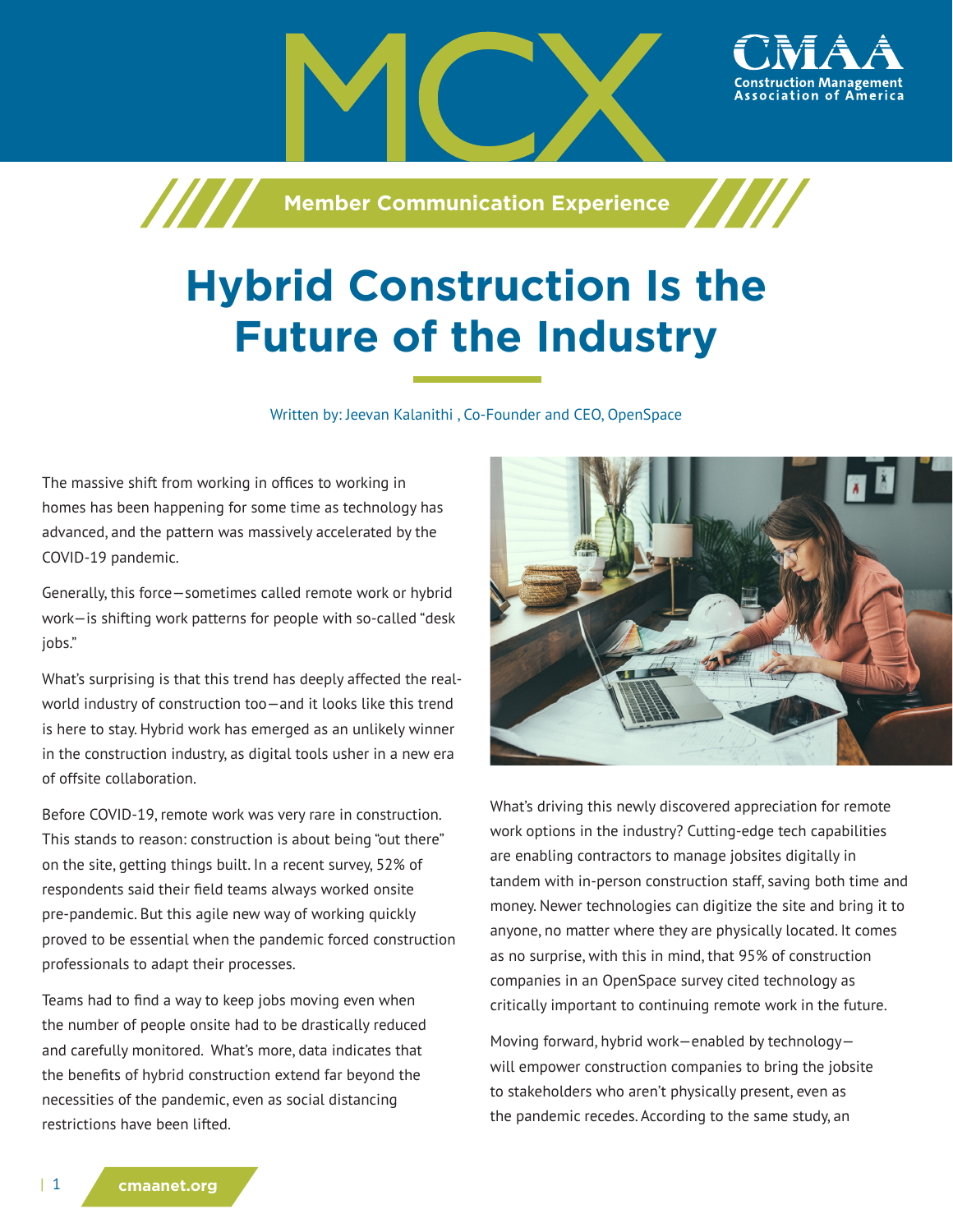unprecedented 92% of construction companies indicated they will continue supporting remote work in the future. The reason is that hybrid work has a lot to offer to the construction industry, including improved transparency and collaboration, better work-life balance, and easier recruitment and retention of employees.

777 T T

## **IMPROVING TRANSPARENCY AND COLLABORATION WITHOUT HAVING TO BE ONSITE**

One of the benefits of hybrid construction is that it provides project teams excellent transparency into site status and it streamlines communications (since people who aren't physically present can stay up to date visually and be empowered to make decisions). Improved transparency has advantages extending beyond hybrid work, too. Rework stats are estimated to account for 4%-6% of the total project cost. Any improvements in communication and the ability to easily stay on the same page are immensely valuable.

What does this look like in practice? Visual imaging tools can serve as a single source of truth for site status, while cloudbased project management software can enable asynchronous and synchronous collaboration. This single source of truth is so important, and it just hasn't been available until recent technological advances in computer vision, AI, and cameras.

When questions arise from walkthroughs, key stakeholders can all rely on the same information to base their decisions on, without needing to visit the site in person for every single issue. Disputes about work completed or design elements can be easily resolved between trades before they get out of control, and decisions about site changes can be made quickly and with confidence. Paradoxically, jobsite timelines can progress even faster with hybrid work due to the ability to team up from anywhere at any time, digitally.

The OpenSpace survey showed that 80% of construction companies are maintaining or increasing their productivity amid the remote work shift, even though before the pandemic, 86% of field workers rarely worked remotely or never did. The rapid adoption of hybrid construction, without negative impacts on productivity, also speaks to the fact that this new way of working is here for the long haul.

There's no replacement, of course, for being on the jobsite

for some decisions. But it's easier to get things done if every stakeholder onsite for every decision. Convenience wins in the end—whether it's not having to make a cross-country plane flight, a trip across town or even the long walk from the trailer to floor six of the jobsite. Smart contractors are unlikely to go back to the old way of doing things.

#### **IMPROVEMENTS FOR CONSTRUCTION TALENT**

Another benefit of hybrid construction is that, by decreasing the number of site trips needed, field workers can enjoy a better work-life balance. Improved work-life balance lends itself to higher productivity, which can further help teams stick to target costs and timelines on jobs. It can also help with employee retention, which is top of mind for an industry that's still experiencing a labor shortage. Much of the industry will be familiar with the incredibly long commutes teams make from their homes to the site, especially in major metro areas; saving even one day every week or two is a massive benefit.

This pivot to digital collaboration also has implications for more fruitful talent acquisition, as expanding hiring beyond the geographic area of the construction site attracts a more talented and versatile workforce. Traditionally, the construction industry has been tethered to a local talent market, since crew members only had one option for collaboration: onsite. By shifting to hybrid construction, companies have tremendous potential to attract and retain new talent and new ideas. Remote work also helps companies put their best workers on more jobs since they save time on travel and can weigh in on decisions without being physically present.

#### **THE HYBRID CONSTRUCTION FUTURE**

Although hybrid work was uncommon in construction just a few years ago, the rapid and successful adoption of technology has paved the way for a new way of working. Construction firms are coming to appreciate and rely on the ease of use offered by these new technology solutions, which means they will continue to be in high demand for the foreseeable future. As one highly experienced superintendent said, in reference to these new remote collaboration technologies, "Using these tools is like when you signed up for Netflix for the first time. Once you did that—well, you're not going back to Blockbuster Video." $\mathcal{D}$